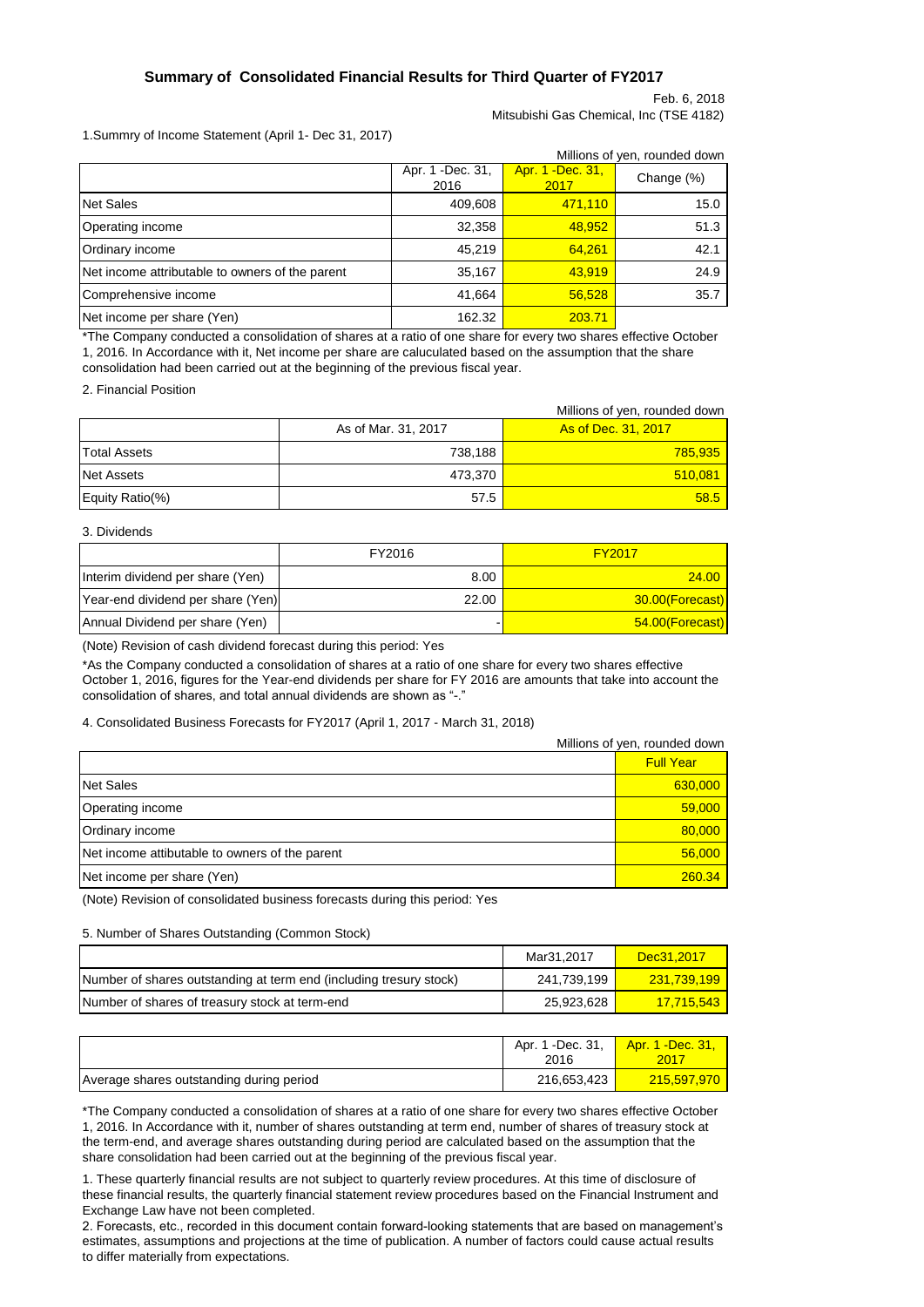# **Consolidated Financial Statements**

## **1. Consolidated Balance Sheets**

|                                        | (Millions of yen, rounded down) |                     |  |  |
|----------------------------------------|---------------------------------|---------------------|--|--|
|                                        | As of Mar. 31, 2017             | As of Dec. 31, 2017 |  |  |
| <b>ASSETS</b>                          |                                 |                     |  |  |
| <b>Current assets</b>                  |                                 |                     |  |  |
| Cash and deposits                      | 75,017                          | 77,395              |  |  |
| Trade notes and accounts receivable    | 138,410                         | 169,123             |  |  |
| Short-term investments securities      | 139                             | 261                 |  |  |
| Merchandise and finished goods         | 51,671                          | 58,826              |  |  |
| Work in progress                       | 10,652                          | 10,663              |  |  |
| Raw materials and supplies             | 32,306                          | 33,332              |  |  |
| Other                                  | 19,544                          | 19,798              |  |  |
| Allowance for doubtful accounts        | (1,067)                         | (1, 261)            |  |  |
| <b>Total current assets</b>            | 326,674                         | 368,140             |  |  |
| <b>Noncurrent assets</b>               |                                 |                     |  |  |
| Property, plant and equipment          |                                 |                     |  |  |
| Buildings and structures, net          | 79,594                          | 80,787              |  |  |
| Machinery, equipment and vehicles, net | 81,147                          | 81,691              |  |  |
| Other, net                             | 57,315                          | 60,031              |  |  |
| Total property, plant and equipment    | 218,057                         | 222,511             |  |  |
| Intangible assets                      |                                 |                     |  |  |
| Goodwill                               | 4,258                           | 3,971               |  |  |
| Other                                  | 4,111                           | 4,489               |  |  |
| <b>Total intangible assets</b>         | 8,370                           | 8,461               |  |  |
| <b>Investments and other assets</b>    |                                 |                     |  |  |
| Investment securities                  | 175,461                         | 176,739             |  |  |
| Other                                  | 10,307                          | 10,700              |  |  |
| Allowance for doubtful accounts        | (683)                           | (618)               |  |  |
| Total investments and other assets     | 185,085                         | 186,821             |  |  |
| <b>Total noncurrent assets</b>         | 411,513                         | 417,794             |  |  |
| <b>Total assets</b>                    | 738,188                         | 785,935             |  |  |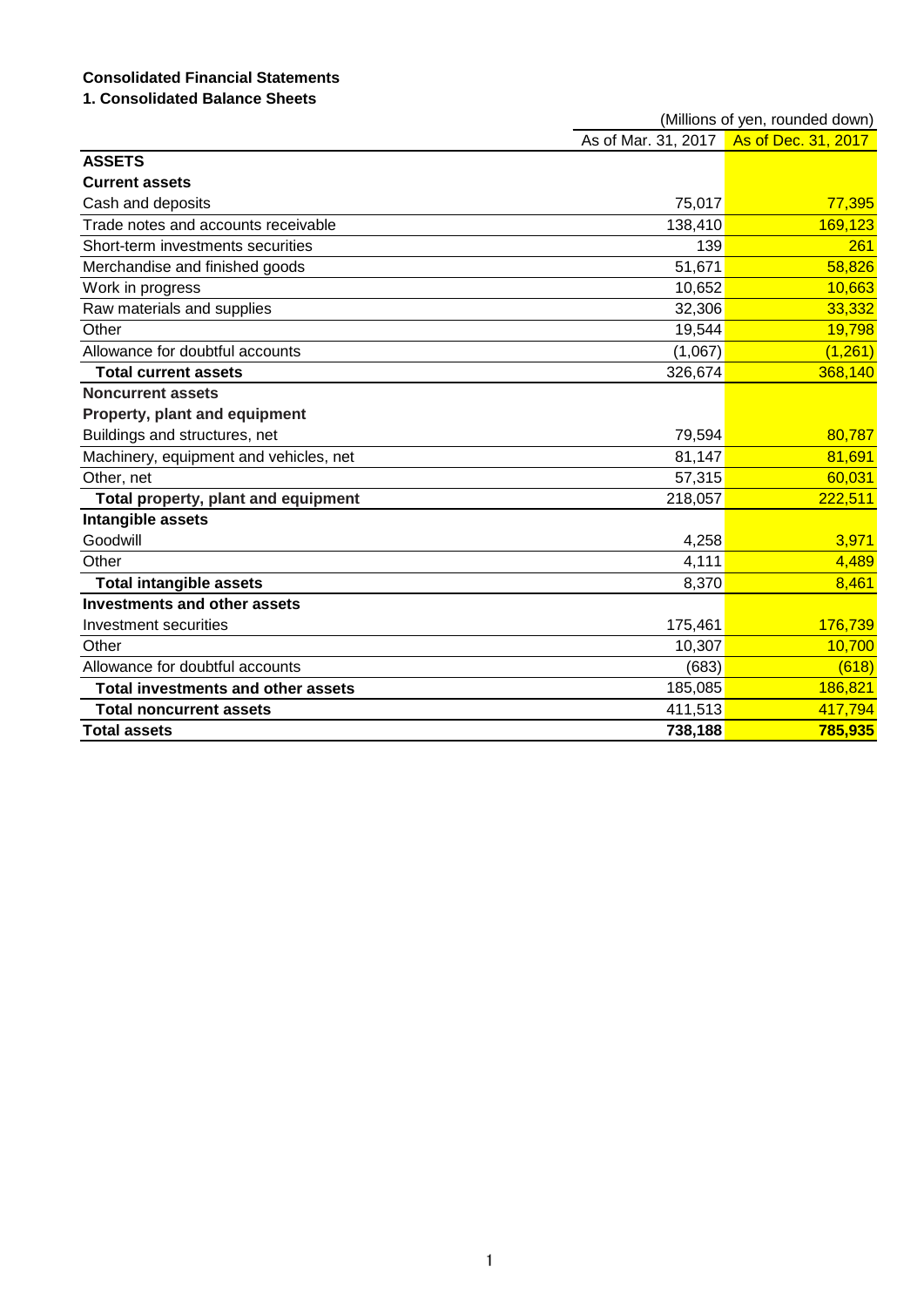|                                                       | (Millions of yen, rounded down) |                     |  |  |
|-------------------------------------------------------|---------------------------------|---------------------|--|--|
|                                                       | As of Mar. 31, 2017             | As of Dec. 31, 2017 |  |  |
| <b>LIABILITIES</b>                                    |                                 |                     |  |  |
| <b>Current liabilities</b>                            |                                 |                     |  |  |
| Trade notes and accounts payable                      | 68,506                          | 89,787              |  |  |
| Short-term loans payable                              | 74,669                          | 75,578              |  |  |
| Income taxes payable                                  | 3,394                           | 3,071               |  |  |
| Provision                                             | 6,108                           | 3,062               |  |  |
| Asset retirement obligations                          | 98                              | 47                  |  |  |
| Other                                                 | 35,649                          | 36,599              |  |  |
| <b>Total current liabilities</b>                      | 188,426                         | 208,146             |  |  |
| <b>Noncurrent liabilities</b>                         |                                 |                     |  |  |
| Bonds payable                                         | 10,000                          | 10,000              |  |  |
| Long-term loans payable                               | 33,495                          | 21,718              |  |  |
| Provision                                             | 1,913                           | 3,342               |  |  |
| Projected benefit obligations                         | 5,936                           | 6,773               |  |  |
| Asset retirement obligations                          | 3,832                           | 3,894               |  |  |
| Other                                                 | 21,212                          | 21,979              |  |  |
| <b>Total noncurrent liabilities</b>                   | 76,391                          | 67,707              |  |  |
| <b>Total liabilities</b>                              | 264,817                         | 275,853             |  |  |
| <b>NET ASSETS</b>                                     |                                 |                     |  |  |
| <b>Shareholders' equity</b>                           |                                 |                     |  |  |
| Capital stock                                         | 41,970                          | 41,970              |  |  |
| Capital surplus                                       | 35,602                          | 34,847              |  |  |
| Retained earnings                                     | 357,245                         | 382,421             |  |  |
| <b>Treasury stock</b>                                 | (21, 829)                       | (18, 557)           |  |  |
| <b>Total shareholders' equity</b>                     | 412,989                         | 440,682             |  |  |
| Accumulated other comprehensive income                |                                 |                     |  |  |
| Valuation difference on available-for-sale securities | 18,101                          | 22,234              |  |  |
| Deferred gains or losses on hedges                    | (0)                             | (3)                 |  |  |
| Revaluation reserve for land                          | 222                             | 222                 |  |  |
| Foreign currency translation adjustment               | (6, 249)                        | (2,883)             |  |  |
| Remeasurements of defined benefit plans               | (351)                           | (560)               |  |  |
| Total accumulated other comprehensive                 | 11,722                          | 19,009              |  |  |
| Non controlling interest                              | 48,658                          | 50,389              |  |  |
| <b>Total net assets</b>                               | 473,370                         | 510,081             |  |  |
| <b>Total liabilities and net assets</b>               | 738,188                         | 785,935             |  |  |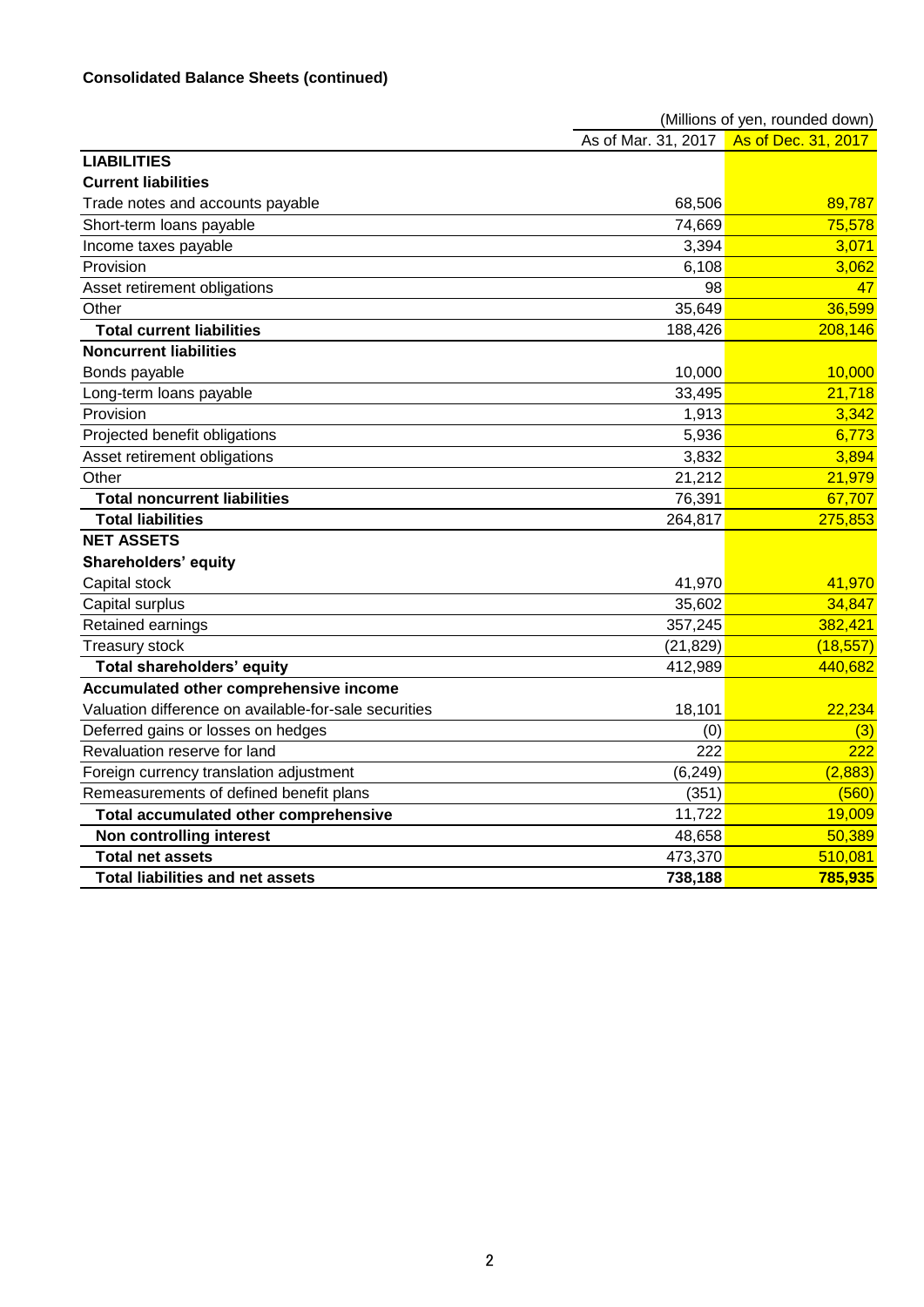### **2. Consolidated Statements of Income**

|                                                      | (Millions of yen, rounded down) |                   |  |
|------------------------------------------------------|---------------------------------|-------------------|--|
|                                                      | Apr. 1 -Dec. 31,                | Apr. 1 - Dec. 31, |  |
|                                                      | 2016                            | 2017              |  |
| Net sales                                            | 409,608                         | 471,110           |  |
| Cost of sales                                        | 312,668                         | 353,474           |  |
| Gross profit                                         | 96,939                          | 117,635           |  |
| Selling, general and administrative expenses         | 64,581                          | 68,682            |  |
| Operating income                                     | 32,358                          | 48,952            |  |
| Non-operating income                                 |                                 |                   |  |
| Interest income                                      | 302                             | 323               |  |
| Dividend income                                      | 1,667                           | 2,007             |  |
| Equity in earnings of affiliates                     | 14,476                          | 14,000            |  |
| Other                                                | 1,785                           | 3,304             |  |
| Total non-operating income                           | 18,231                          | 19,636            |  |
| <b>Non-operating expenses</b>                        |                                 |                   |  |
| Interest expense                                     | 1,052                           | 784               |  |
| Foreign exchange losses                              | 1,078                           |                   |  |
| Personnel expenses for seconded employees            | 1,262                           | 1,151             |  |
| Other                                                | 1,977                           | 2,391             |  |
| Total non-operating expenses                         | 5,370                           | 4,328             |  |
| Ordinary income                                      | 45,219                          | 64,261            |  |
| <b>Extraordinary income</b>                          |                                 |                   |  |
| Gain on sales of investment securities               | 761                             | 1,105             |  |
| Compensation received                                | 201                             |                   |  |
| Subsidy income                                       | 135                             |                   |  |
| Total extraordinary income                           | 1,097                           | 1,105             |  |
| <b>Extraordinary losses</b>                          |                                 |                   |  |
| Loss on valuation of investment securities           |                                 | 8,320             |  |
| Provision for loss on guarantees                     |                                 | 1,007             |  |
| Loss on liquidation of subsidiaries and affiliates   | 141                             | 162               |  |
| Loss on disposal of non-current assets               |                                 | 154               |  |
| Amortization of goodwill                             |                                 | 102               |  |
| Loss on withdrawal from business                     |                                 | 100               |  |
| Loss on sales of investment securities               | 127                             |                   |  |
| Loss on reduction of noncurrent assets               | 107                             |                   |  |
| Impairment loss                                      | 72                              |                   |  |
| Total extraordinary losses                           | 448                             | 9,847             |  |
| Income before income taxes, etc.                     | 45,868                          | 55,520            |  |
| Income taxes, etc.                                   | 6,365                           | 7,230             |  |
| Net income                                           | 39,503                          | 48,289            |  |
| Net income attributable to non-controlling interests | 4,336                           | 4,369             |  |
| Net income attributable to owners of the parent      | 35,167                          | 43,919            |  |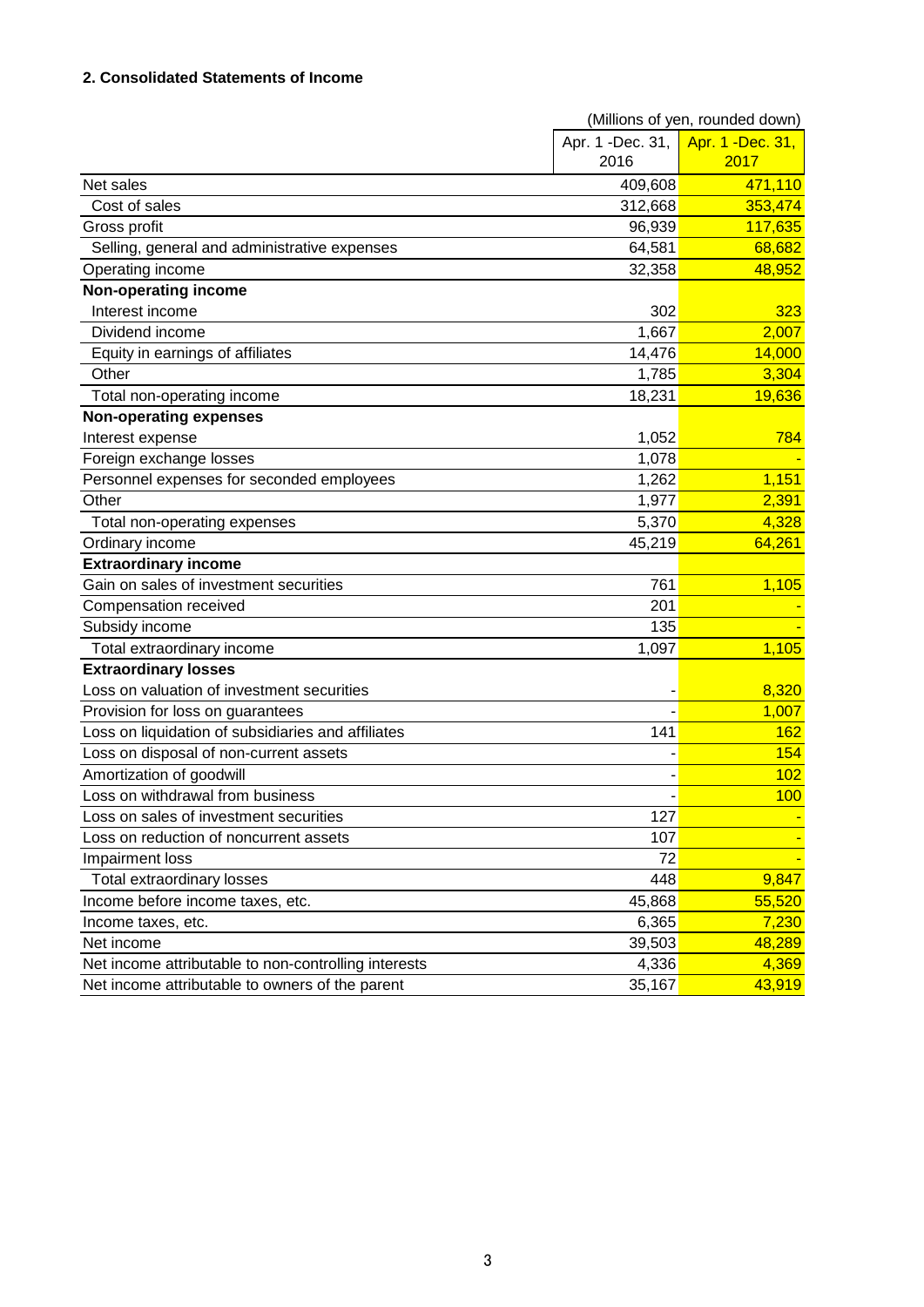# **(Consolidated Statements of Comprehensive Income)**

|                                                                              |                           | (Millions of yen, rounded down) |
|------------------------------------------------------------------------------|---------------------------|---------------------------------|
|                                                                              | Apr. 1 - Dec. 31,<br>2016 | Apr. 1 - Dec. 31,<br>2017       |
| Net income                                                                   | 39,503                    | 48,289                          |
| Other comprehensive Income                                                   |                           |                                 |
| Valuation difference on available-for-sale securities                        | 7,078                     | 4,171                           |
| Deferred gains or losses on hedges                                           | (35)                      | (3)                             |
| Foreign currency statements translation adjustment                           | (6,653)                   | 2,878                           |
| Remeasurements of defined benefit plans                                      | 183                       | (217)                           |
| Share of other comprehensive income of associates accounted for using equity | 1,587                     | 1,410                           |
| Total other comprehensive Income                                             | 2,161                     | 8,238                           |
| Comprehensive income                                                         | 41,664                    | 56,528                          |
| Comprehensive income attributable to owners of the parent                    | 40,765                    | 51,206                          |
| Comprehensive income attributable to non-controlling interests               | 899                       | 5.321                           |